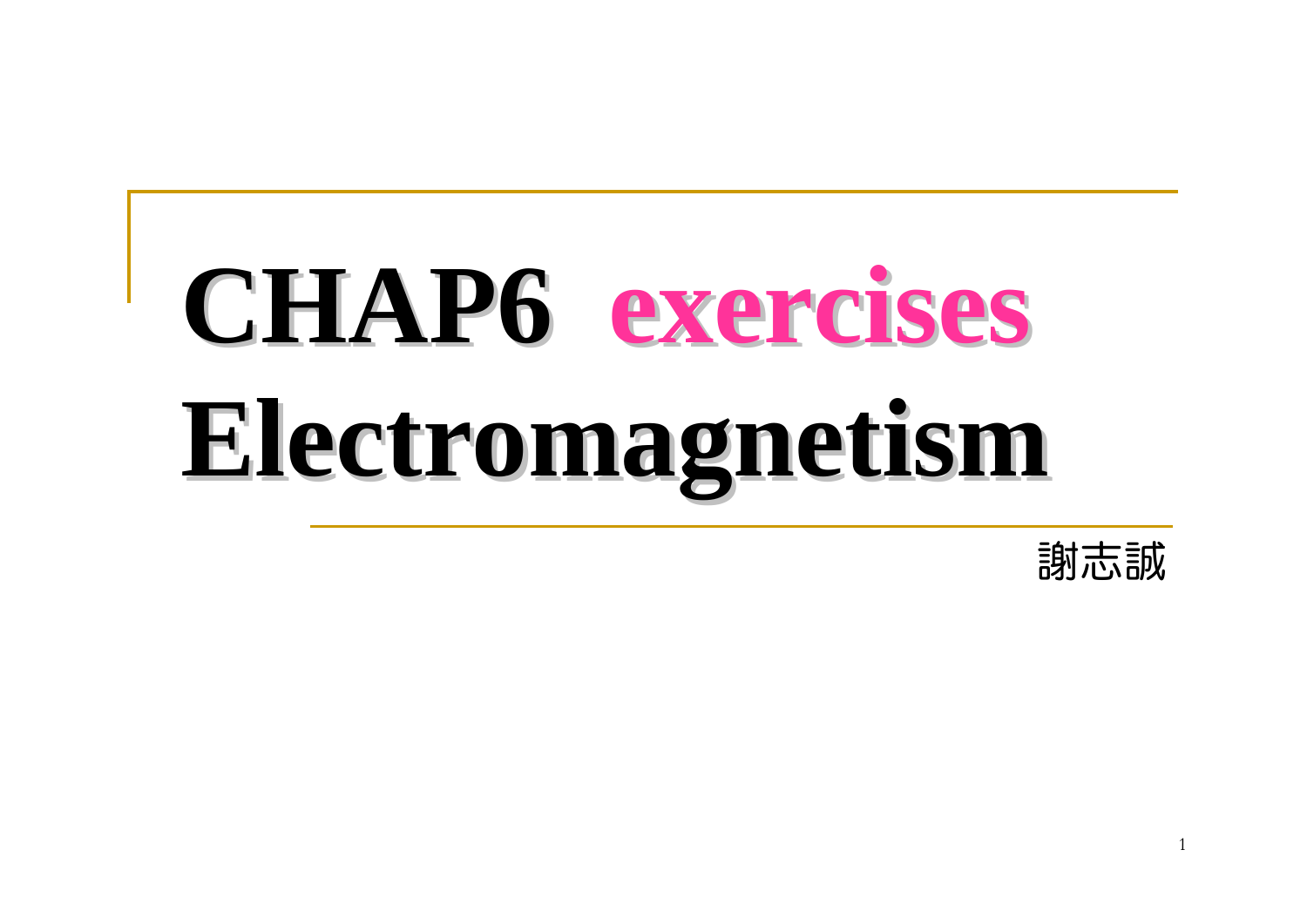#### **Exercise 2 Exercise 2**

 $\Box$  For the electromagnet in Fig. 6.58, determine the direction of I needed to establish the flux pattern, and label the induced north and south poles.

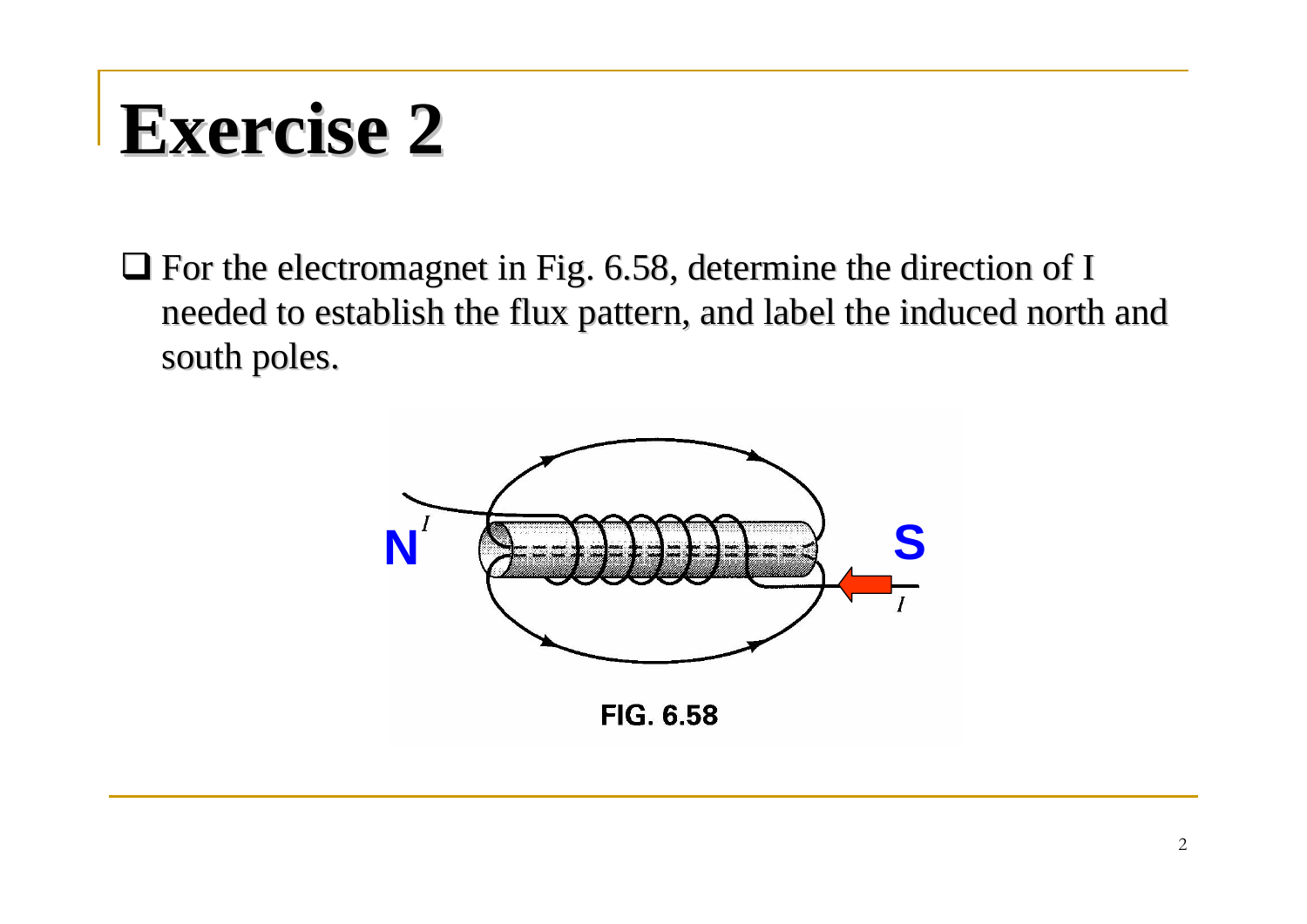a.If the length of a magnetic core is increased for the same magnetomotive force, what will happen to the magnitude of the resulting flux?

 $\ell/\mu A$   $\ell$  $\bm{\mathsf{A}}$  ${\bf A}$  $=\frac{\Im \mu}{\pi}$  $\mu$  $\frac{\mathfrak{I}}{\mathfrak{R}} = \frac{\mathfrak{I}}{\ell/\mu}$  $\mathfrak{I}$  $\Phi = \frac{\partial \Phi}{\partial t} = \frac{\partial \Phi}{\partial t}$   $\ell$  增加,  $\Phi$  降低

b.If the area of a magnetic core is doubled and the length reduced to one-third, what will be the effect on the resulting flux if the magnetomotive force is held constant?

A增加 1倍, l 減少為1/3, Φ增加為6倍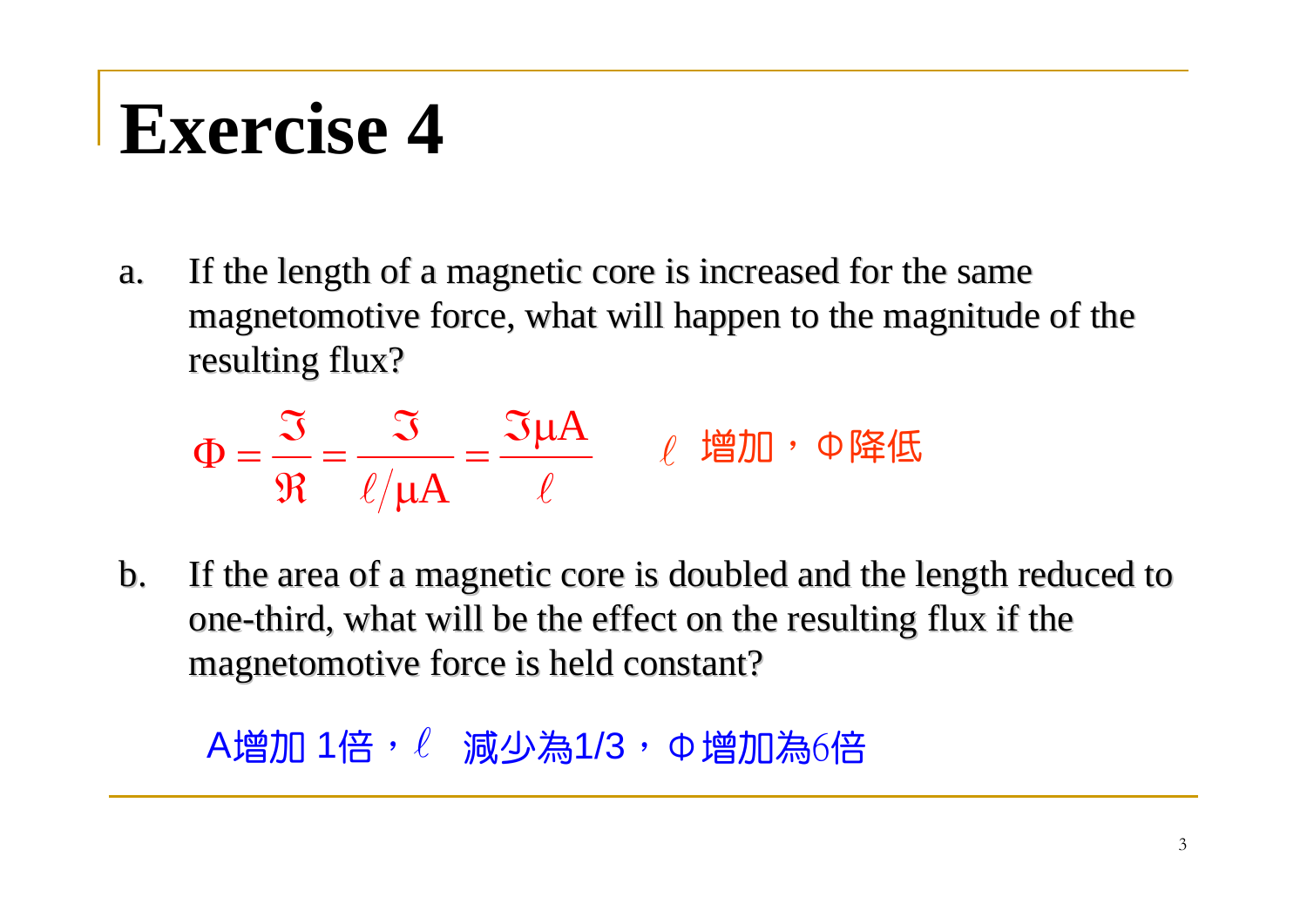- a.For the system in Fig.  $6.17$ , determine the current I if the area is doubled.
- b.Is the resulting current in part (a) half of that obtained in the descriptive example? Why not ?

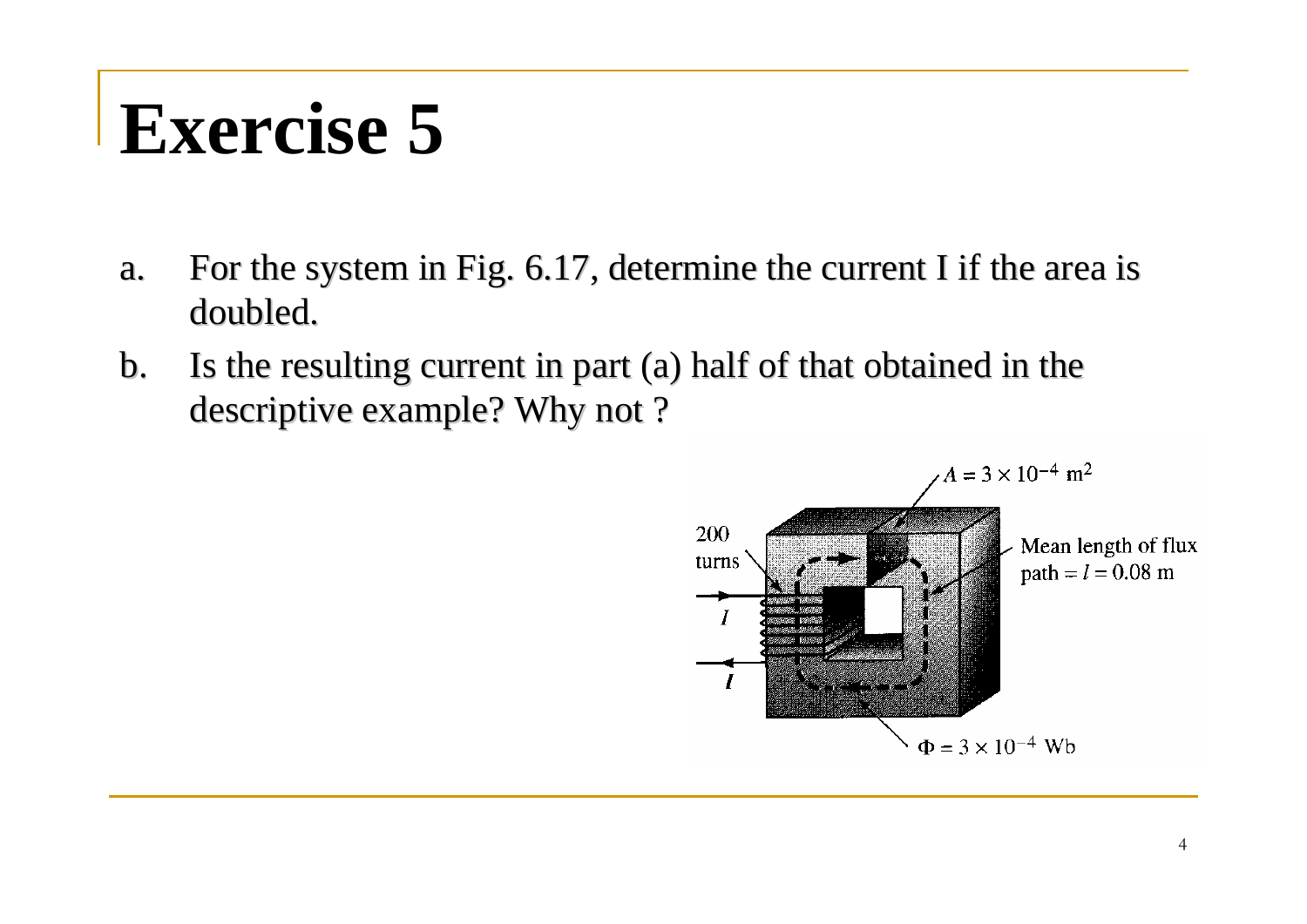$\bm{\mathsf{A}}$ 

B



利用Fig.6.15, 由B找H, H = 275 At/m。

 $\frac{11}{200t} = 110mA$  $(275 \text{At} / \text{m})(0.08 \text{m})$ N H $NI = H\ell \Rightarrow I = \frac{H\ell}{I} = \frac{(275 \text{At} / \text{m})(0.08 \text{m})}{I} =$ 

A增加一倍,電流降為原電流的35.7%,兩者間並無 比例關係。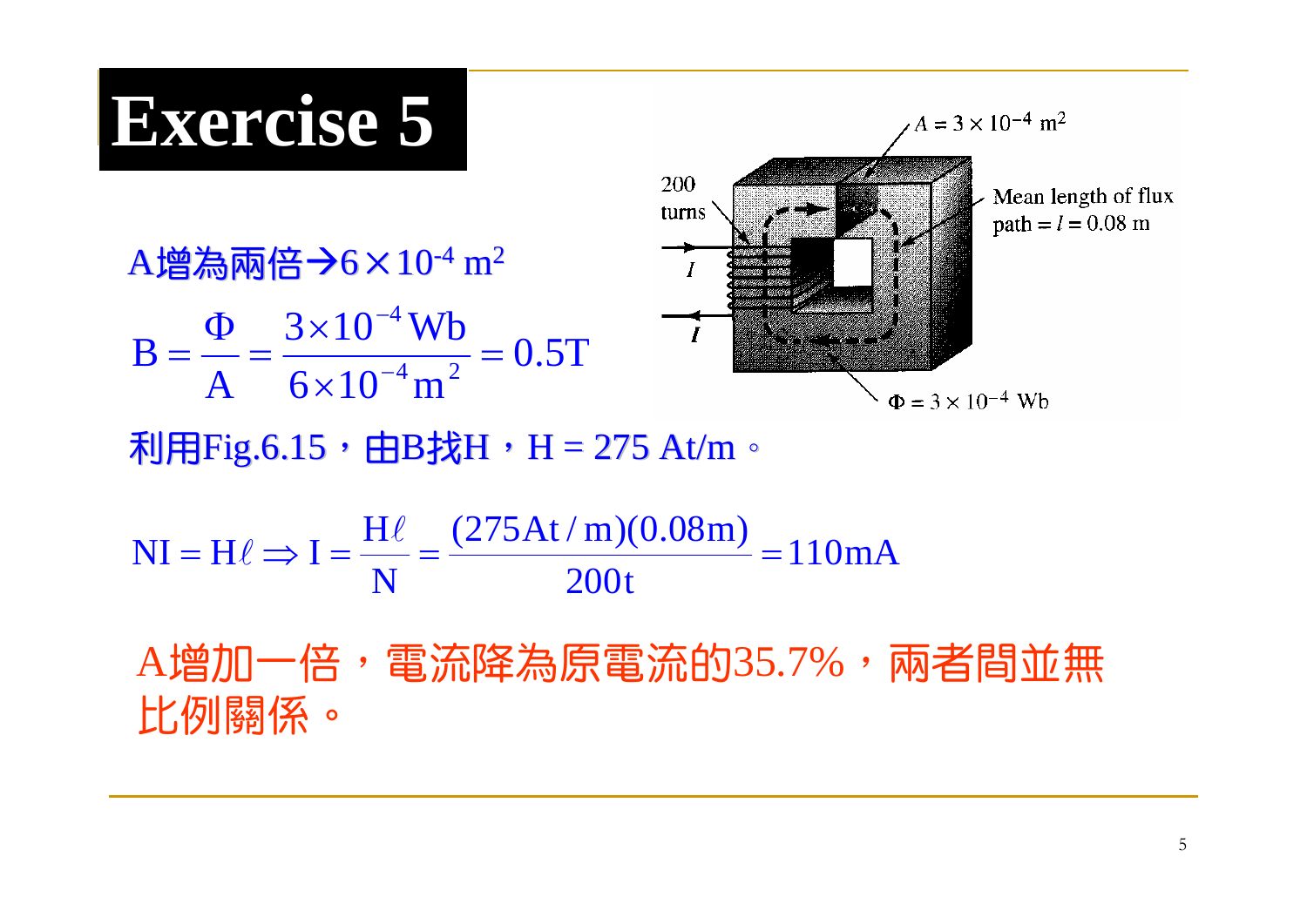- a. For the system in Fig. 6.17, determine the resulting flux if the current is reduced to 200 mA.
- b. Find the relative permeability of the core.

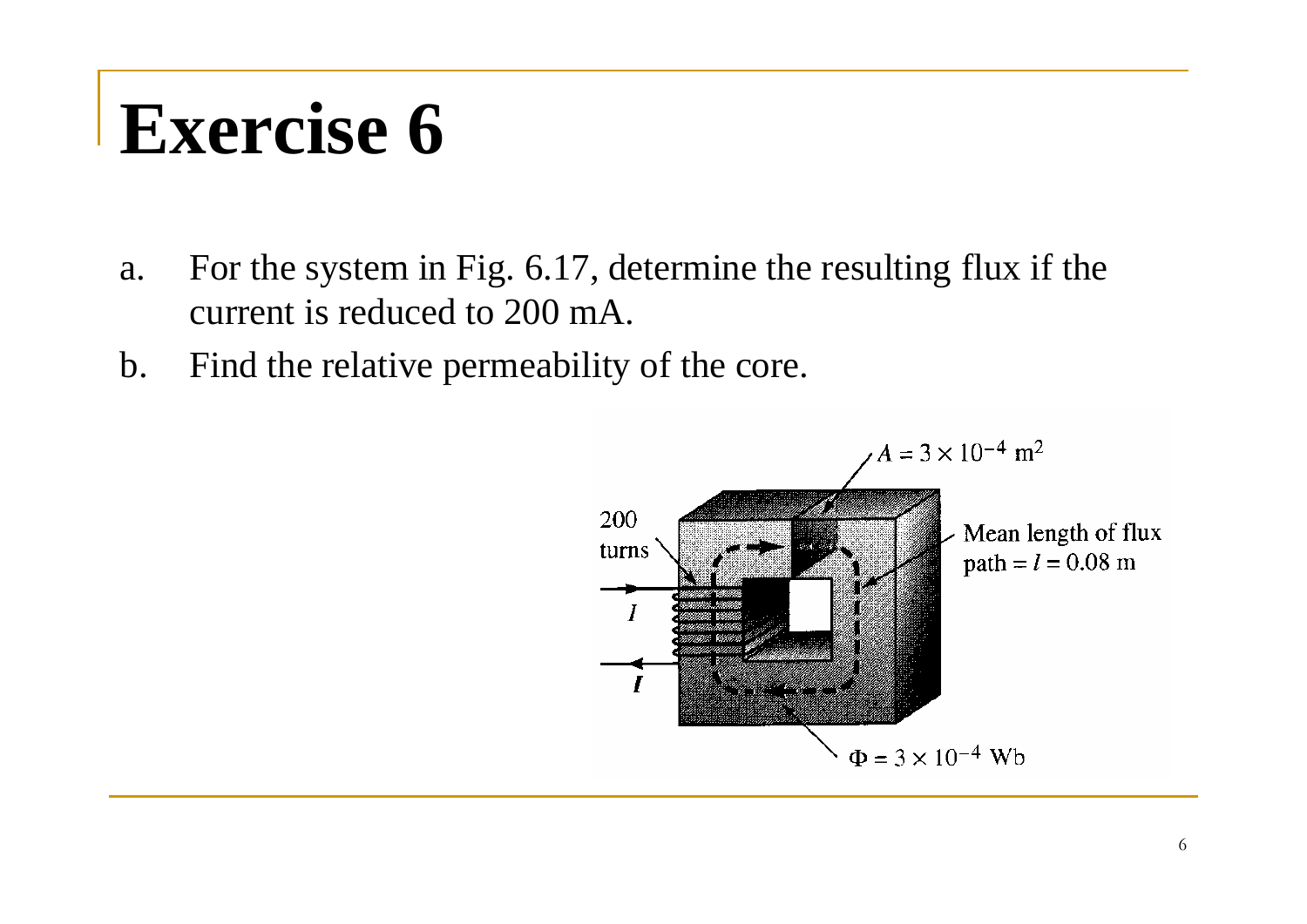#### Exercise 6  $A = 3 \times 10^{-4}$  m<sup>2</sup> 200 Mean length of flux turns  $path = l = 0.08$  m 電流I降為200mA  $NI = H\ell \Rightarrow H = \frac{NI}{\ell} = 500At/m$  $\Phi = 3 \times 10^{-4}$  Wb 利用Fig.6.15, 由H找B, B = 0.77T  $\Phi = B \cdot A = 2.31 \times 10^{-4}$  Wb  $\mu = \frac{B}{H} = 1.54 \times 10^{-3} \frac{Wb}{A \cdot m}$  $\mu_r = \frac{\mu}{\mu} = 1225.5$

 $\mu_0$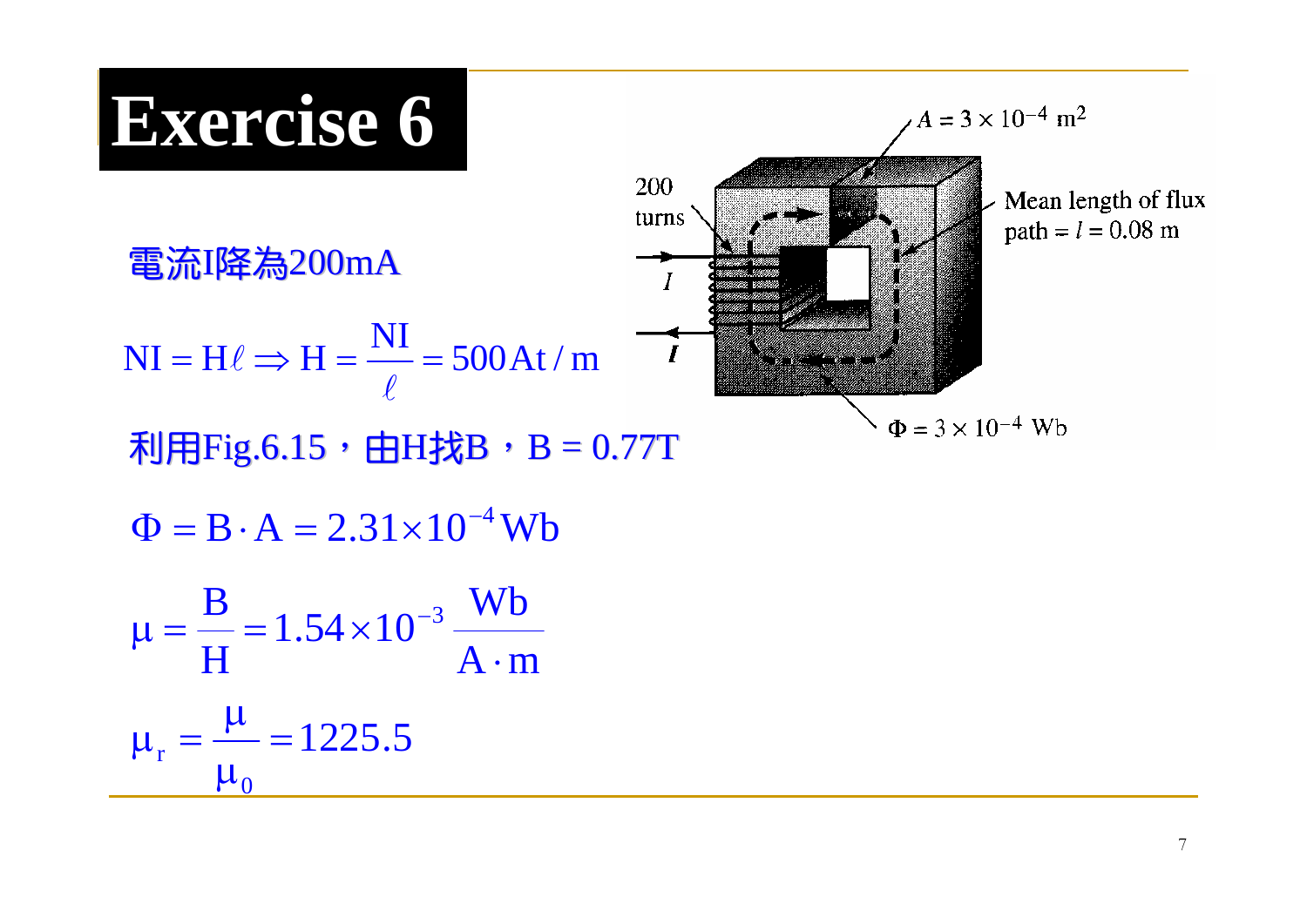#### **For the magnetic system in Fig. 6.59, determine:**

- a. The magnetomotive force.
- b. The magnetizing force applied to the core.
- c. The flux density.
- d. The flux  $\Phi$  in the core.

```
a.\Im = NI = (200t)(400mA) = 80At
```

$$
b.H = \frac{3}{\ell} = \frac{80At}{0.2m} = 400At/m
$$

$$
\begin{array}{c}\n\text{Mean length } l = 0.2 \text{ m} \\
\hline\n\text{400} \\
\text{mA} \\
\hline\n\text{N} = 200 \text{ m} \\
\hline\n\text{1} \\
\hline\n\text{1} \\
\hline\n\text{1} \\
\hline\n\text{1} \\
\hline\n\text{200} \\
\hline\n\text{3} \\
\hline\n\text{4} \\
\hline\n\text{5} \\
\hline\n\text{6} \\
\hline\n\text{6} \\
\hline\n\text{6} \\
\hline\n\text{7} \\
\hline\n\text{8} \\
\hline\n\text{8} \\
\hline\n\text{9} \\
\hline\n\text{1} \\
\hline\n\text{1} \\
\hline\n\text{1} \\
\hline\n\text{2} \\
\hline\n\text{1} \\
\hline\n\text{1} \\
\hline\n\text{2} \\
\hline\n\text{1} \\
\hline\n\text{2} \\
\hline\n\text{1} \\
\hline\n\text{2} \\
\hline\n\text{1} \\
\hline\n\text{2} \\
\hline\n\text{2} \\
\hline\n\text{3} \\
\hline\n\text{4} \\
\hline\n\text{5} \\
\hline\n\text{6} \\
\hline\n\text{7} \\
\hline\n\text{8} \\
\hline\n\text{9} \\
\hline\n\text{1} \\
\hline\n\text{1} \\
\hline\n\text{1} \\
\hline\n\text{1} \\
\hline\n\text{1} \\
\hline\n\text{2} \\
\hline\n\text{1} \\
\hline\n\text{1} \\
\hline\n\text{2} \\
\hline\n\text{1} \\
\hline\n\text{2} \\
\hline\n\text{1} \\
\hline\n\text{2} \\
\hline\n\text{1} \\
\hline\n\text{2} \\
\hline\n\text{3} \\
\hline\n\text{4} \\
\hline\n\text{5} \\
\hline\n\text{6} \\
\hline\n\text{7} \\
\hline\n\text{8} \\
\hline\n\text{9} \\
\hline\n\text{1} \\
\hline\n\text{1} \\
\hline\n\text{1} \\
\hline\n\text{1} \\
\hline\n\text{2} \\
\hline\n\text{1} \\
\hline\n\text{1} \\
\hline\n\text{2} \\
\hline\n\text{1} \\
\hline\n\text{2} \\
\hline\n\text{1} \\
\hline
$$

**FIG. 6.59** 

 $d.\Phi = BA = 4 \times 10^{-4}$  Wb c.B =  $\mu$ H =  $\mu_r \mu_0$ H = (2000)(4 $\pi \times 10^{-7}$  Wb/Am)(400At/m) = 1T  $r^{10}$  $=\mu H = \mu_r \mu_0 H = (2000)(4\pi \times 10^{-7} \text{ Wb} / \text{Am})(400 \text{At} / \text{m}) =$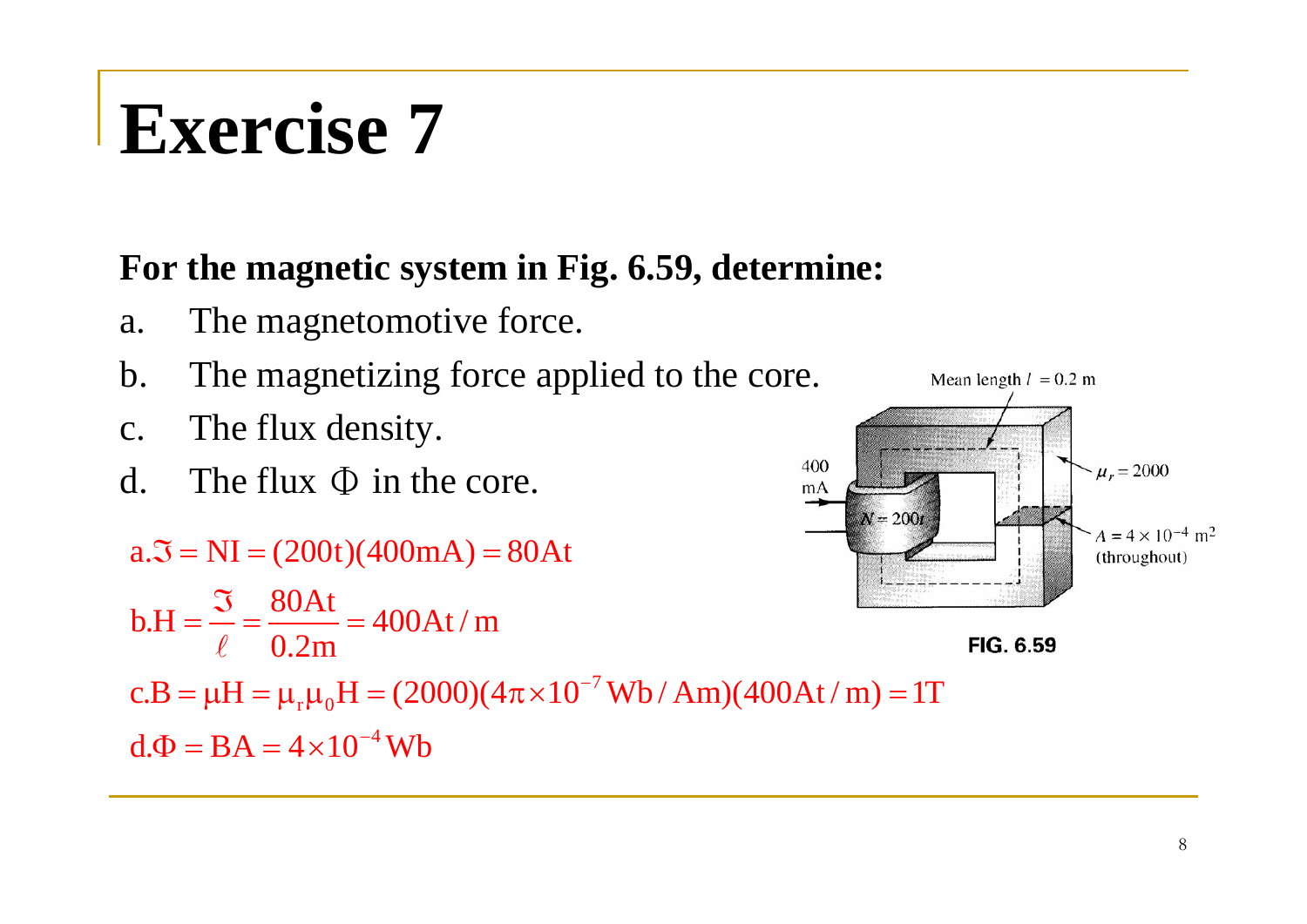$\Box$  Determine the current I necessary to establish the flux indicated in Fig. 6.60.

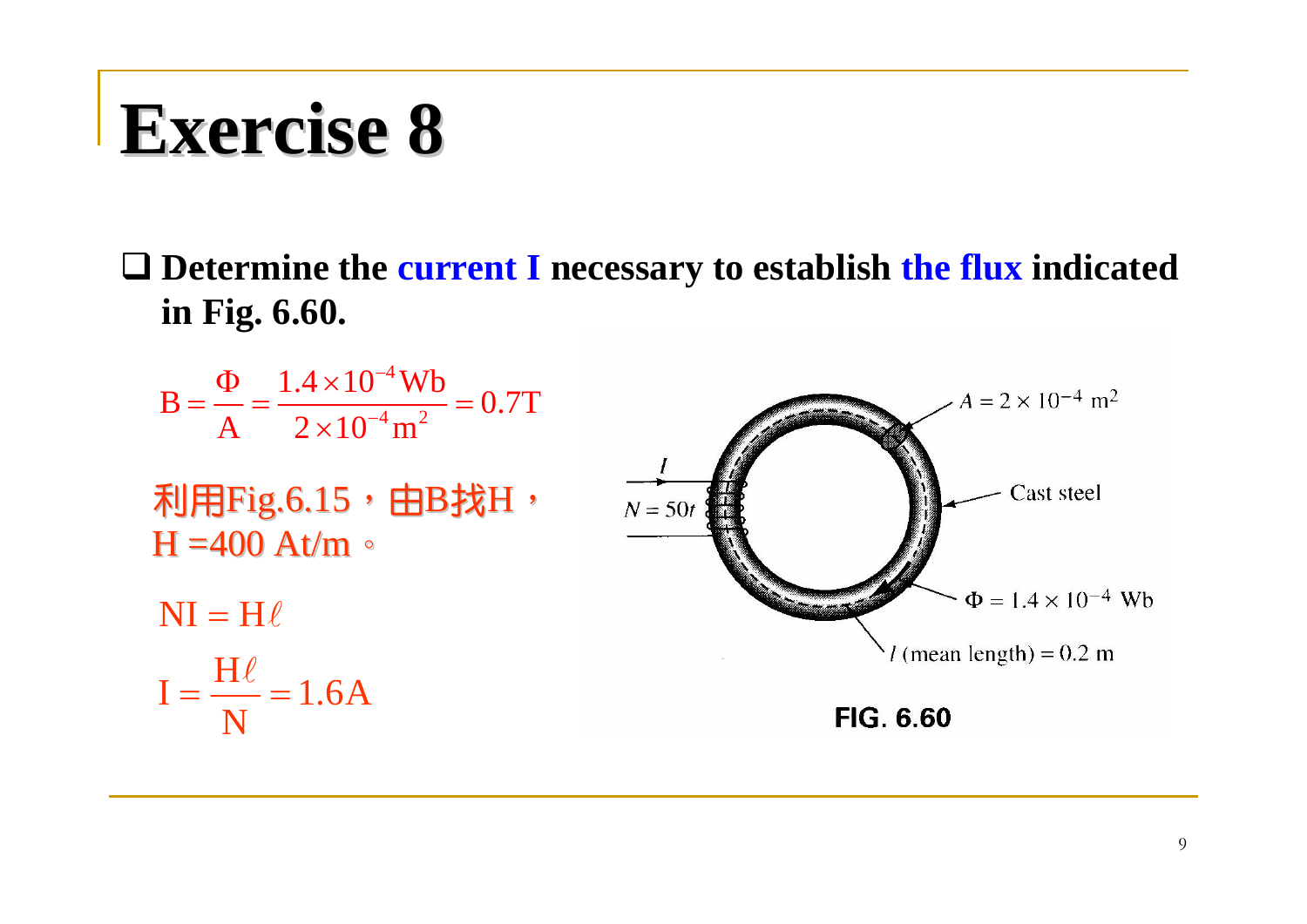$\Box$  Determine the current I<sub>1</sub> necessary to establish a net flux  $\Phi = 5$  $\times$  10<sup>-4</sup> Wb in the transformer in Fig. 6.61.

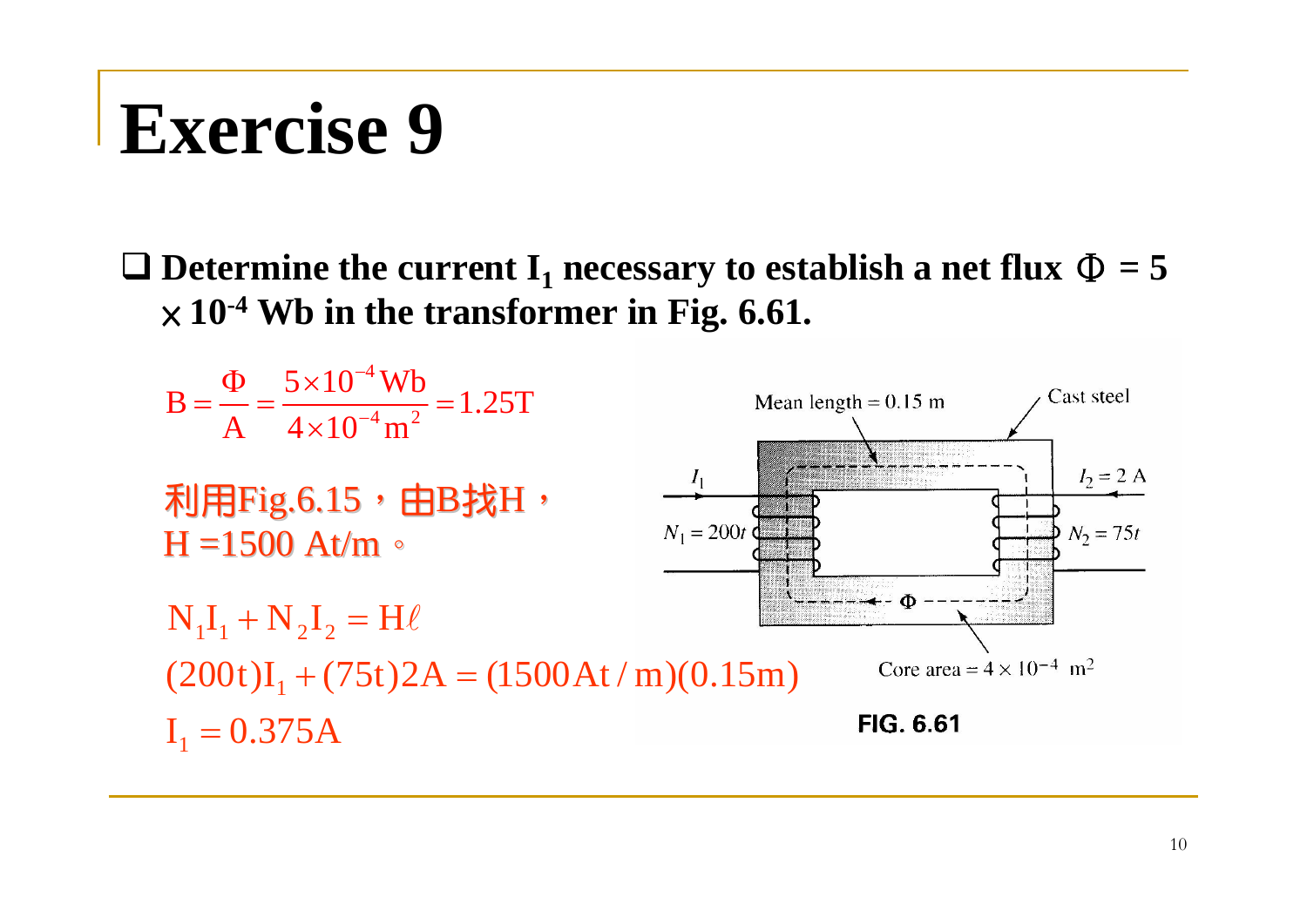$\Box$  Repeat Problem 7 if an air gap of 0.01 in. is cut through the core.

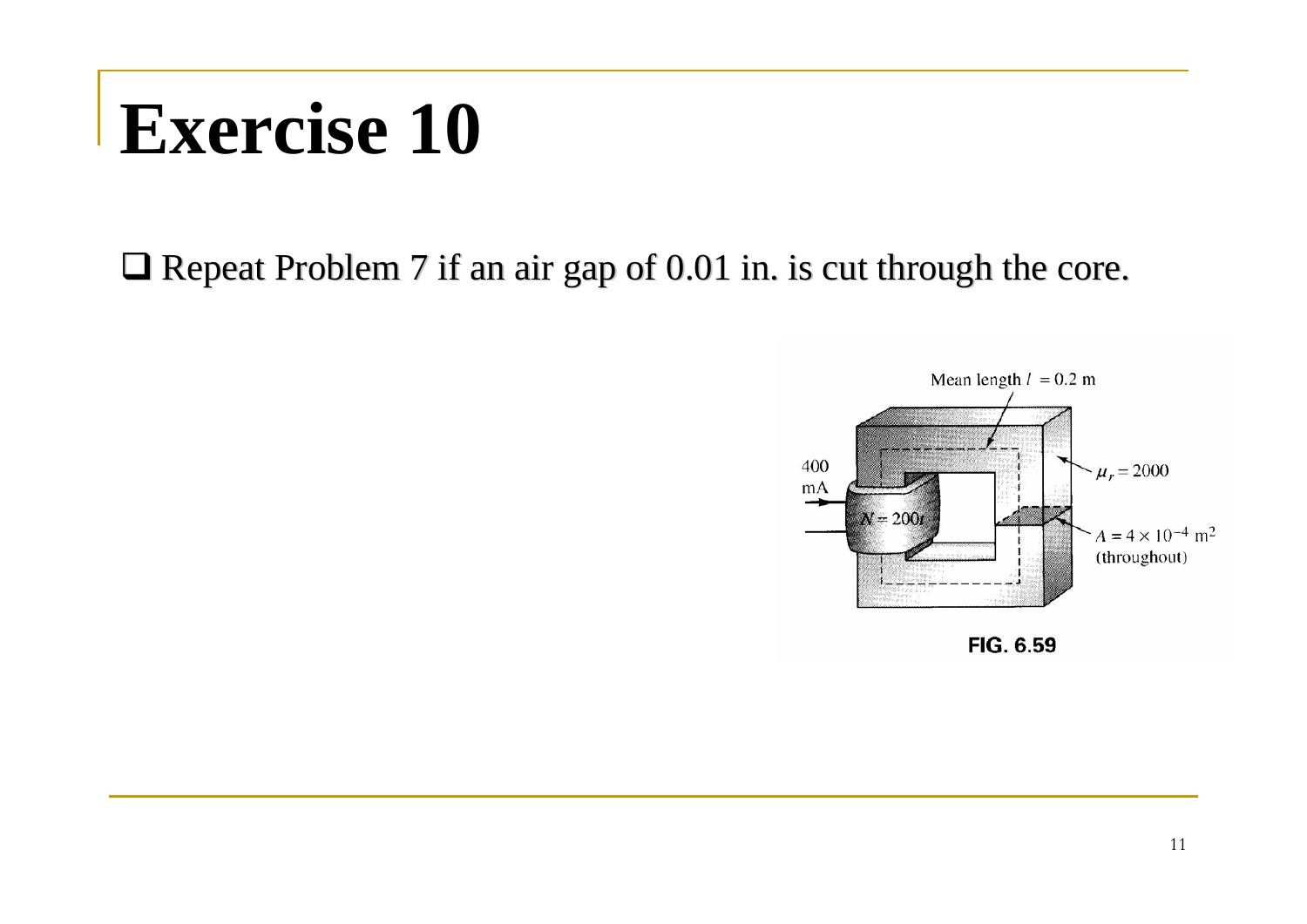**Q** Repeat Problem 8 if an air gap of 250  $\mu$  m is cut through the core.

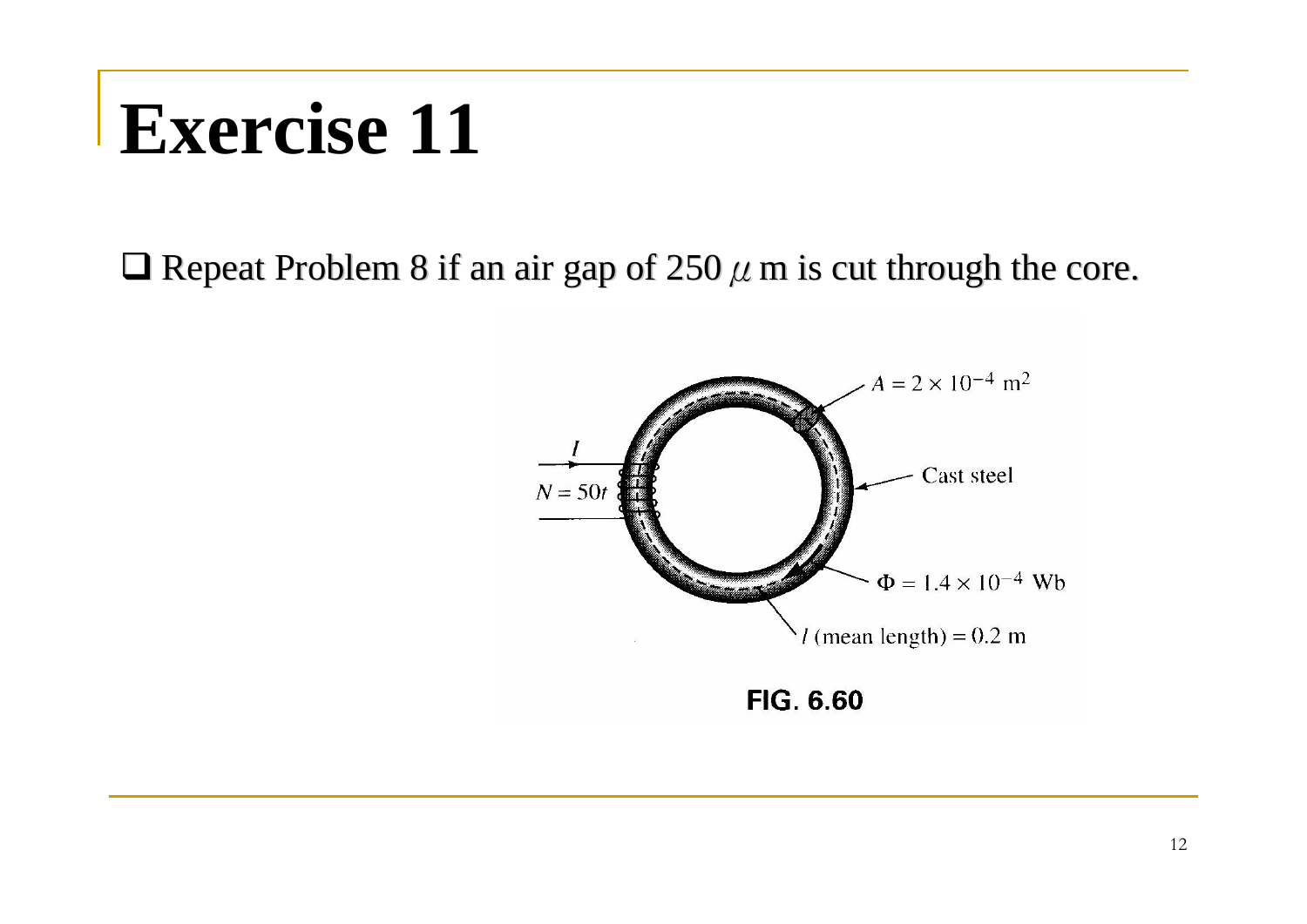

$$
B = \frac{\Phi}{A} = \frac{1.4 \times 10^{-4} Wb}{2 \times 10^{-4} m^2} = 0.7T = B_c = B_g
$$

利用Fig.6.15, 中B找H, H=400 At/m。



NI = H<sub>e</sub>l<sub>e</sub> + H<sub>g</sub>l<sub>g</sub>  
\nl<sub>c</sub> = 0.2m - 250µm = 199,750µm 
$$
\approx
$$
 0.2m  
\nNI = (400At/m)(0.2m) + (7.96 × 10<sup>5</sup>B<sub>g</sub>)l<sub>g</sub> = 219.3At  
\nI =  $\frac{219.3$ At}{50t} = 4.386A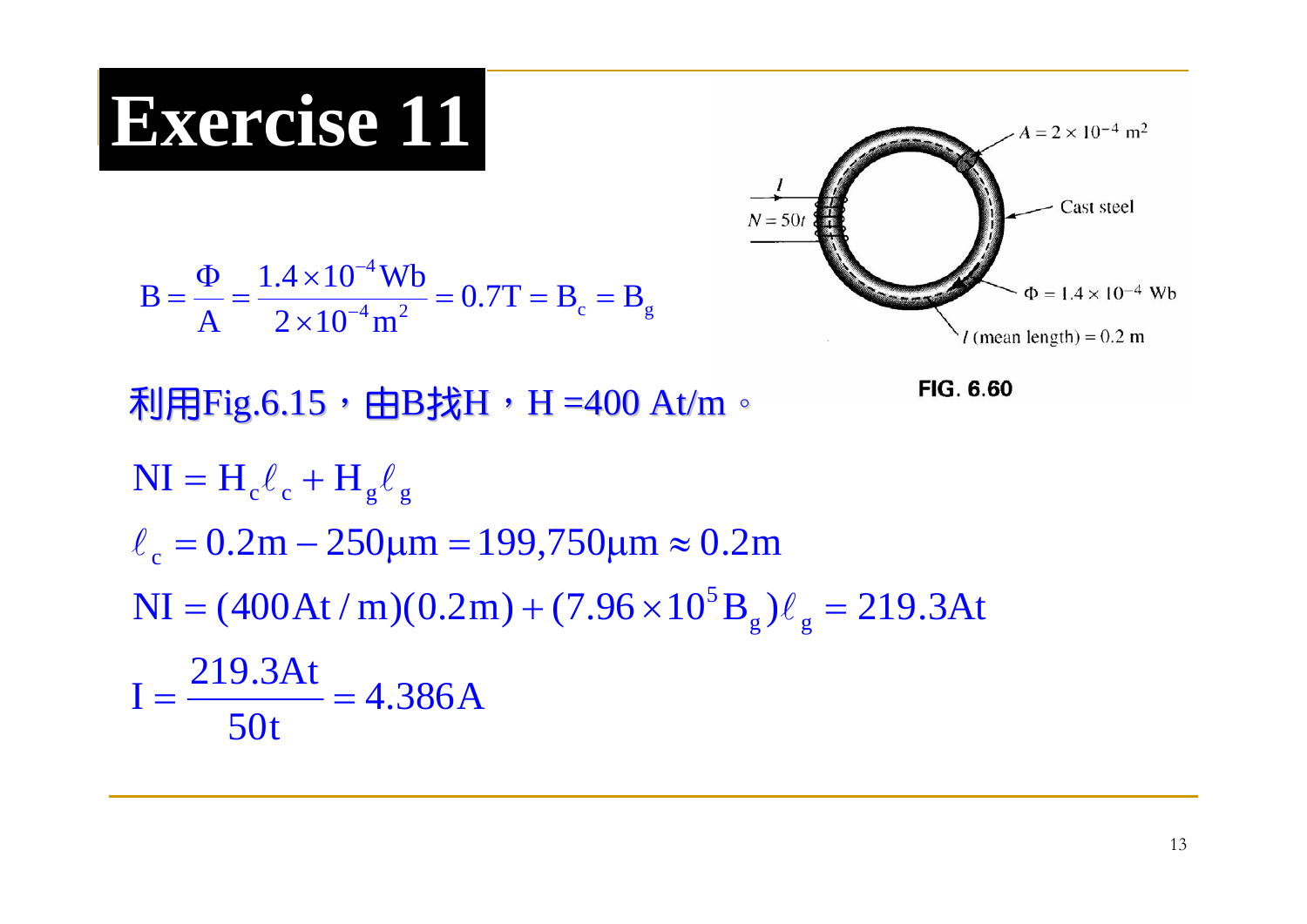$\Box$  Determine the current required to establish a flux of  $5 \times 10^{-4}$  Wb in the core of the transformer in Fig. 6.18.

 $B = \frac{\Phi}{A} = \frac{5 \times 10^{-4} Wb}{5 \times 10^{-4} m^2} = 1.0 T$ 

利用Fig.6.15, 由B找H,  $H = 780$  At/m  $\circ$ 

 $NI = H\ell$  $I = \frac{H\ell}{N} = 1.56A$ 

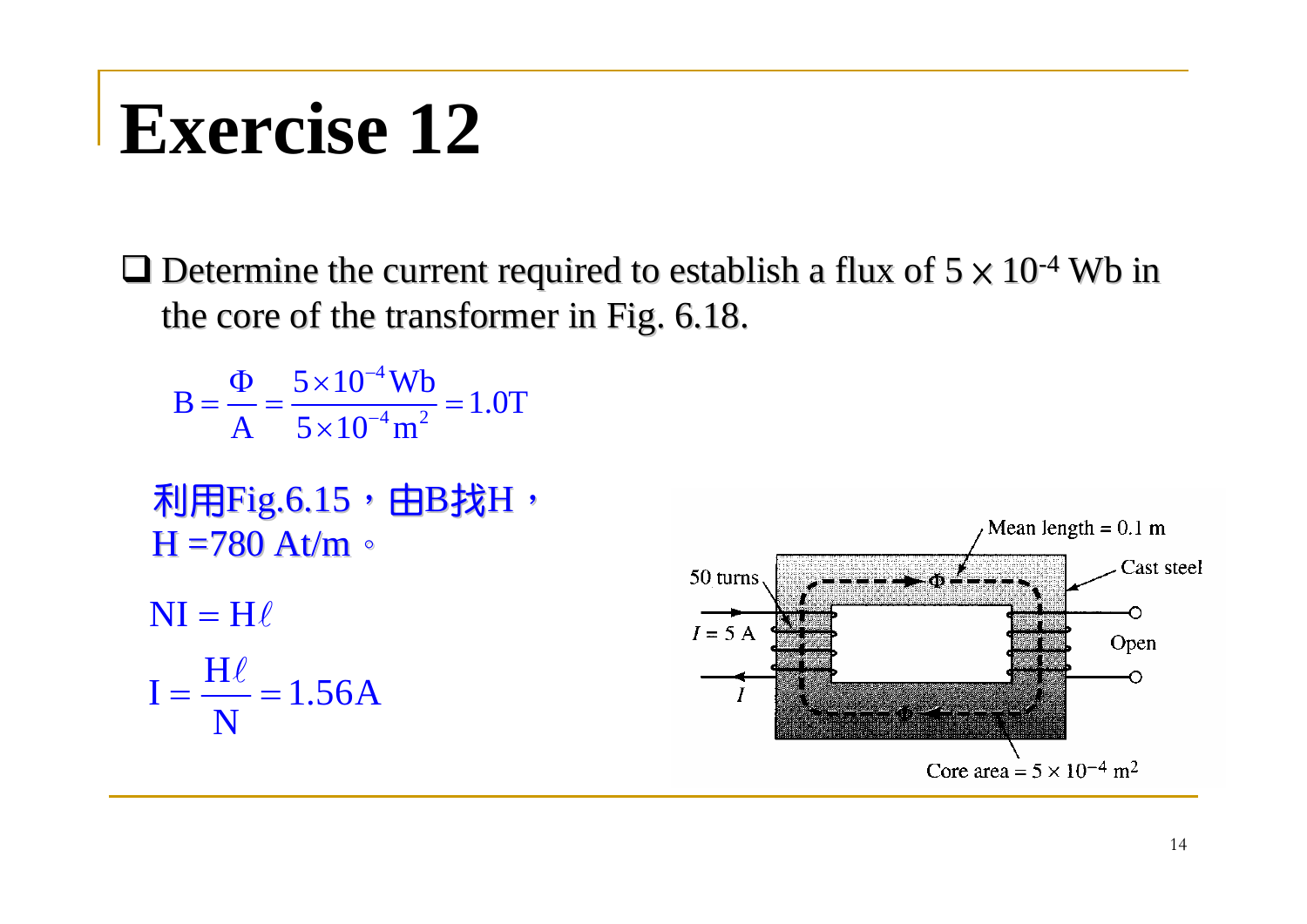$\Box$  If the air gap in Fig. 6.19 is doubled (1/16 in.), will the current required to establish the same flux increase by a factor of 2 also? Determine the resulting current and comment on the results.

Air gap放大一倍,且要建  $\overline{\Delta}$ 相同的flux,  $B=1.33T$ , 電流是否要加倍? 電流是否要加倍?

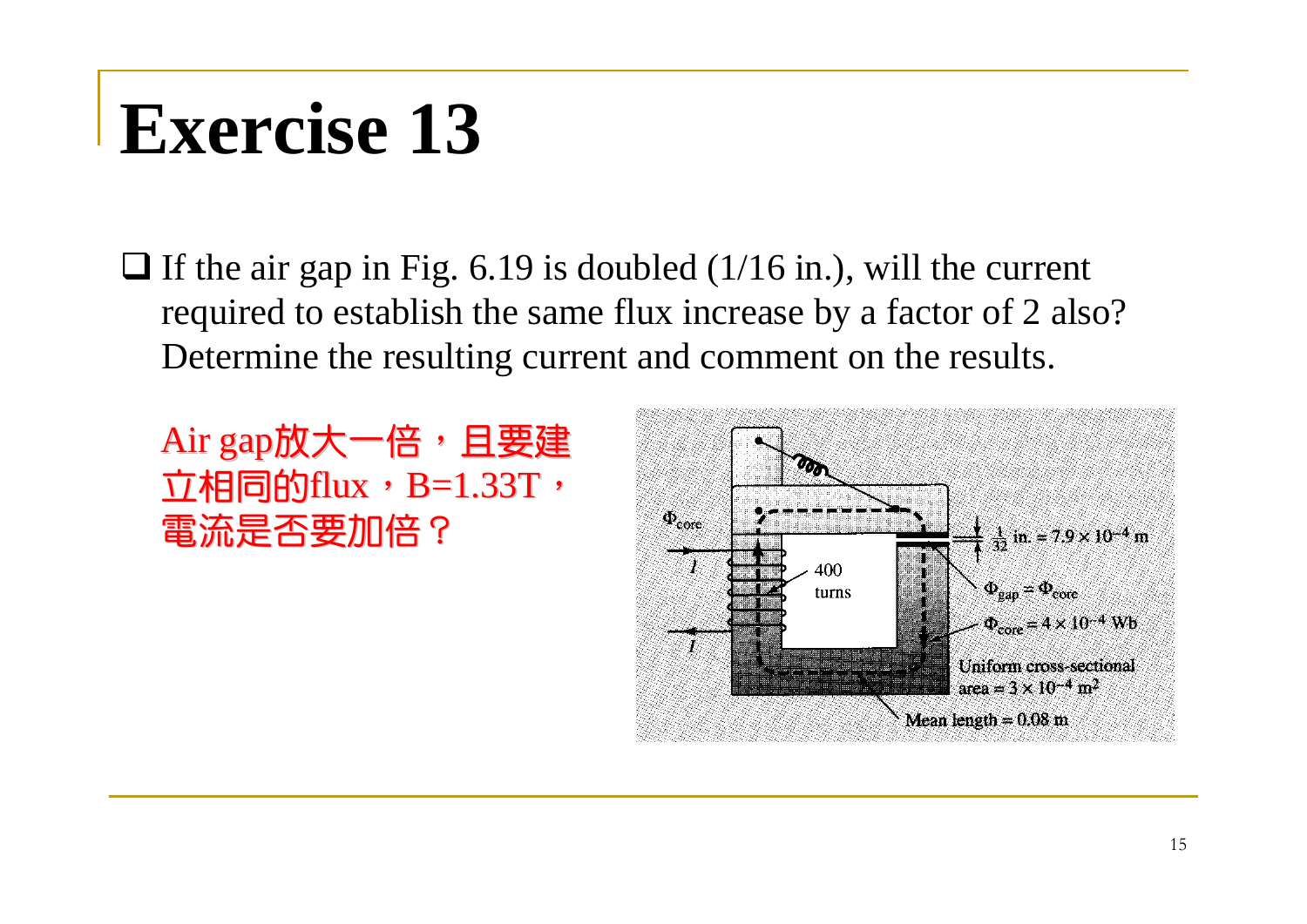$$
B = B_c = B_g = 1.33T
$$

$$
\ell_g = \frac{1}{16} \text{ in} = 15.9 \times 10^{-4} \text{ m}
$$



利用Fig.6.15, 由B找H, H<sub>c</sub>=1750 At/m。

```
H_g = 7.96 \times 10^5 B_g = 10.59 \times 10^5 At/mNI = H_c \ell_c + H_g \ell_g(400t)I = (1750At/m)(0.08m) + (7.96 \times 10^5 \times 1.33At/m)(15.9 \times 10^{-4}m)I = 4.56A \approx 2.2.44A
```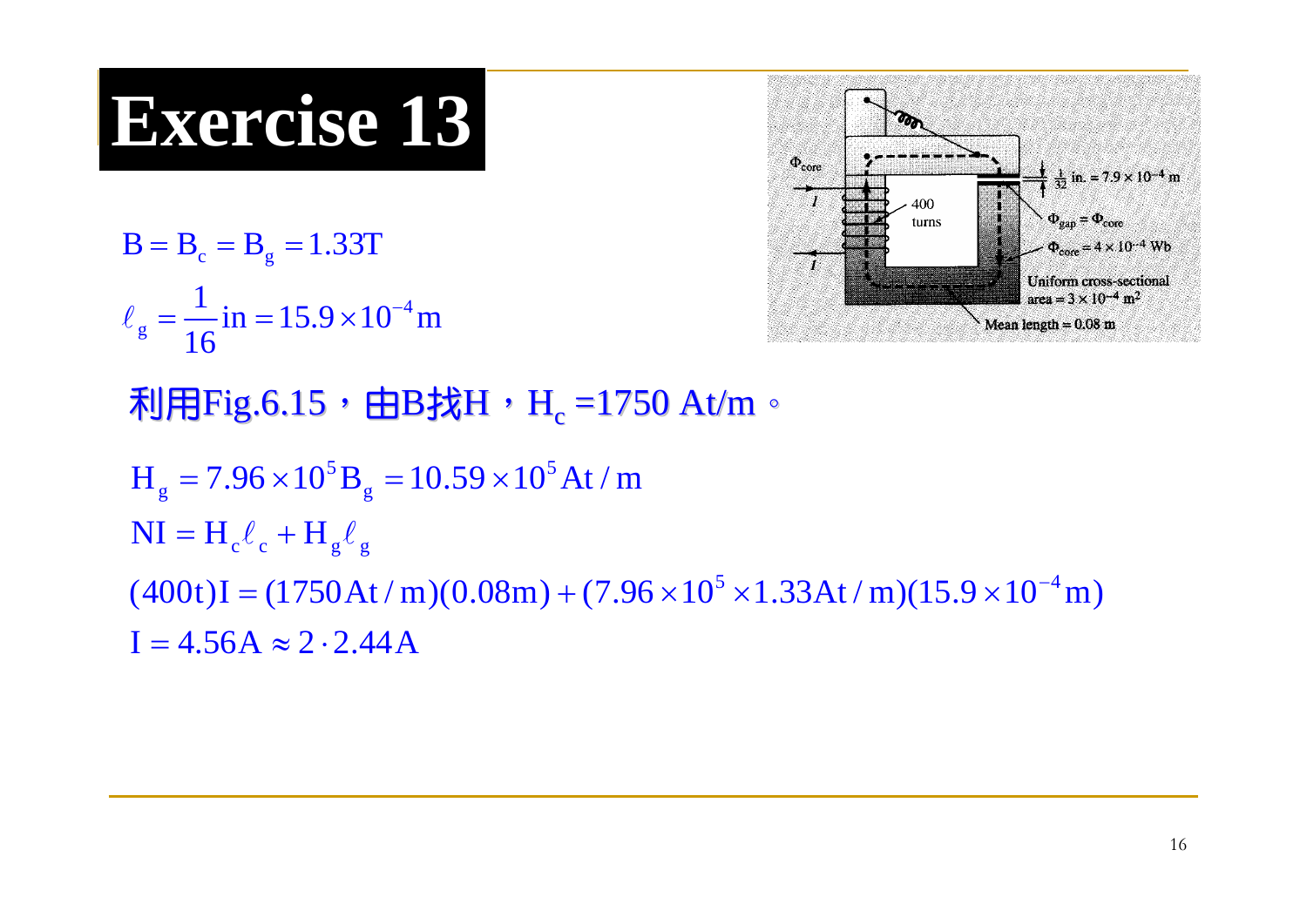$\Box$  Find the magnetic flux  $\Phi$  established in the series magnetic circuit in Fig. 6.62.



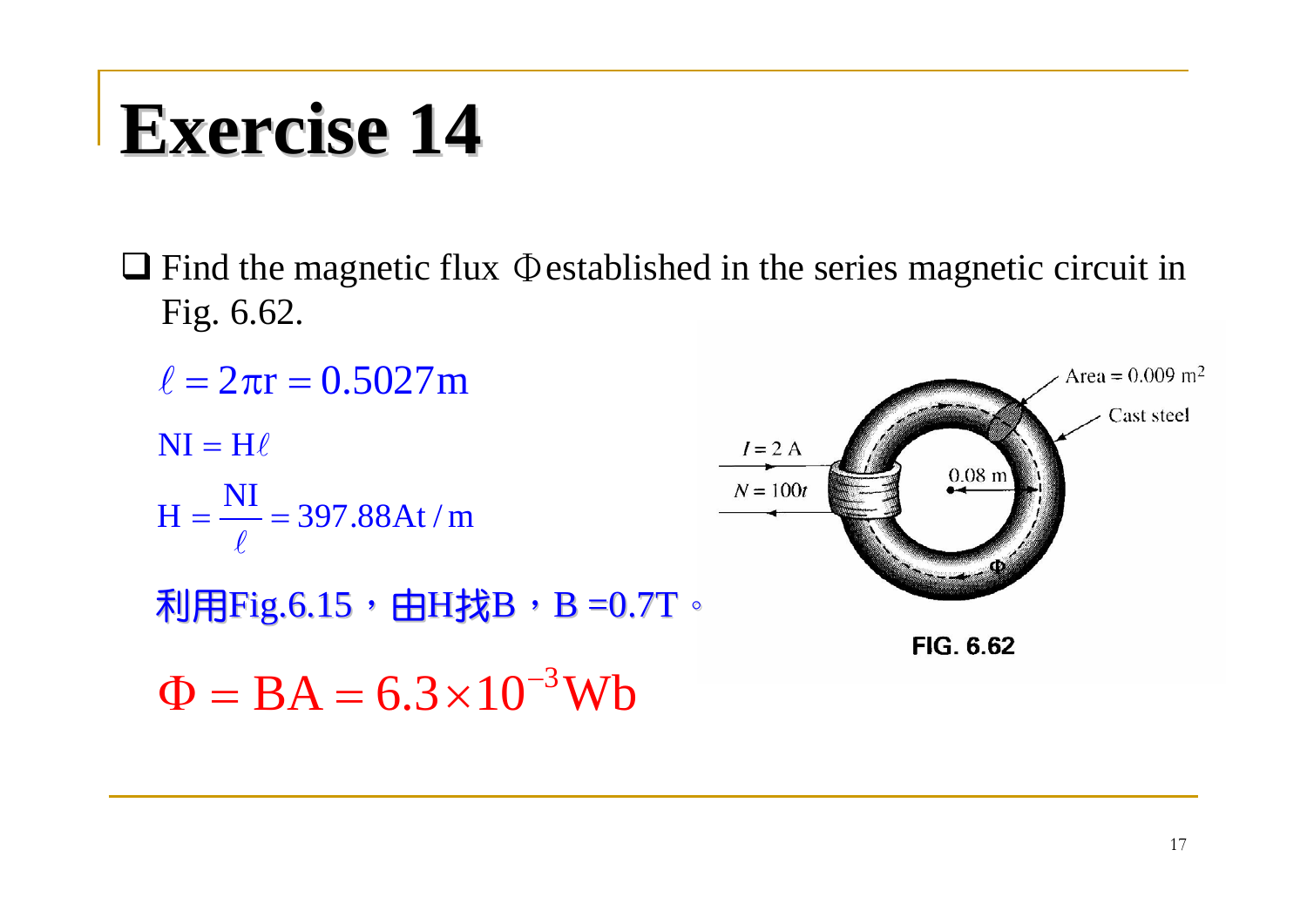#### **Exercise 15 Exercise 15**

 $\Box$  Using a 50-μA , 20,000Ω movement, design:

a. A 10-A ammeter.

調整**Rshunt ~0.1**Ω  $=\frac{V}{V}=\frac{(50\mu A)(20k\Omega)}{V}=0.1\Omega$ 10A $(50 \mu A)(20 \text{k}\Omega)$ IV $R_{\text{shunt}} = -$ 

b. A 10-V voltmeter.

調整**Rseries~180k**Ω  $\frac{\mu A}{\mu A} = 180 k\Omega$  $=\frac{V_{RS}}{V_{RS}} = \frac{10V - (50\mu A)(20k\Omega)}{V_{RS}} = 180k$  $50 \mu A$  $10{\rm V}$  –  $(50 \mu{\rm A})(20 {\rm k}\Omega)$ I V $R_{\text{scmise}} = -$ RS $S_{\text{series}} = \frac{v_{RS}}{r}$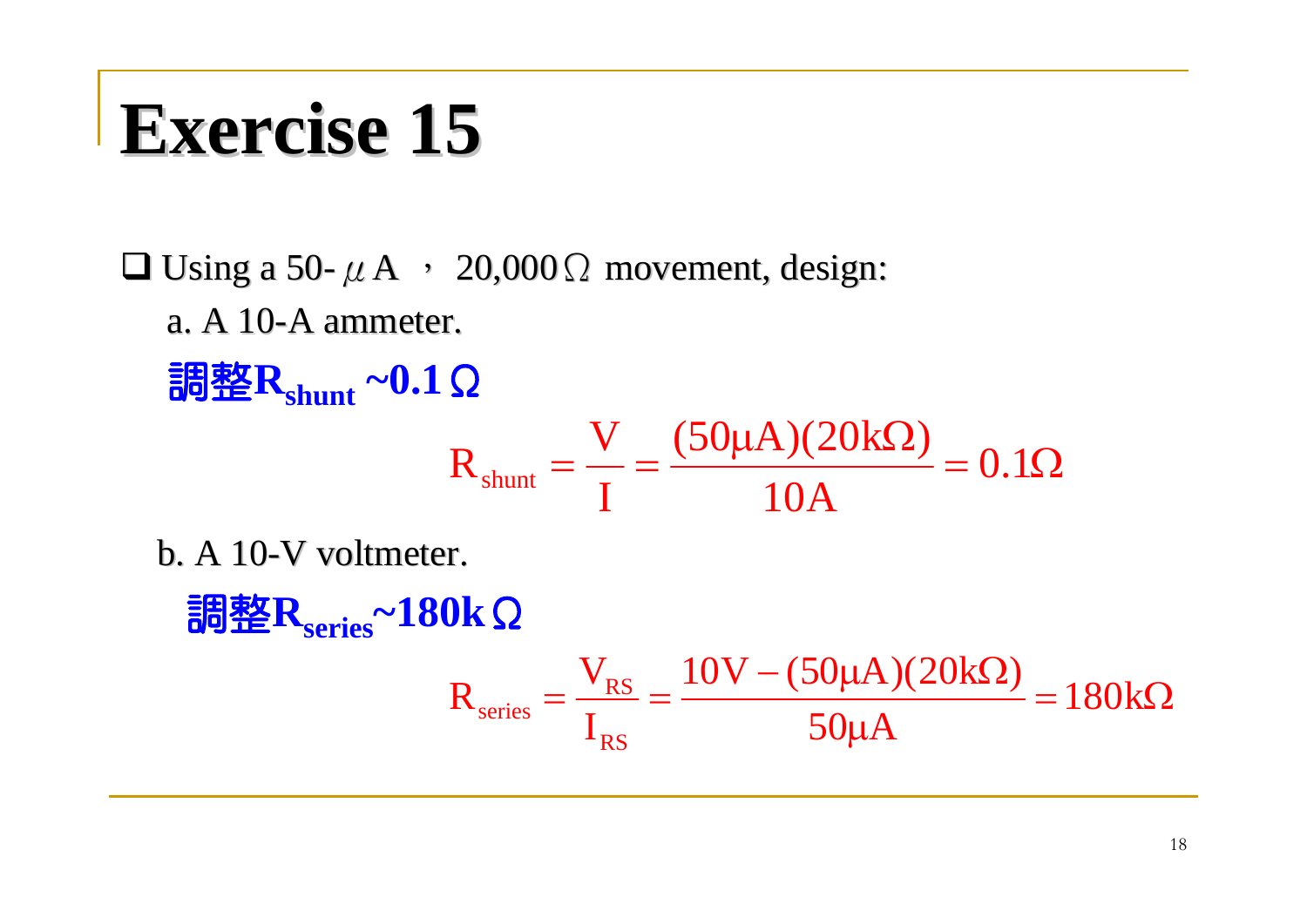- $\Box$ A transformer with a turns ratio  $a = N_p/N_s = 12$  has a load of 2.2 k $\Omega$  applied to the secondary. If 120 V is applied to the primary, determine:
- a.The reflected impedance at the primary.  $\mathbf{Z}_P = \mathbf{a}^2 \mathbf{Z}_L = 316.84 \mathbf{k} \Omega$
- b.The primary and secondary currents.  $I_P = E_P/Z_P = 0.379$  mA  $I_S =$  $\mathbf{a} \times \mathbf{I}_\mathbf{P}$  = 4.55 mA
- c.The load voltage.  $V_S = I_S \times R_L = 10.01$  V
- d.The power to the load.  $P = I_s^2 \times R_L = 45.55$  mW
- e.The power supplied by source.  $P = 45.55$  mW **real**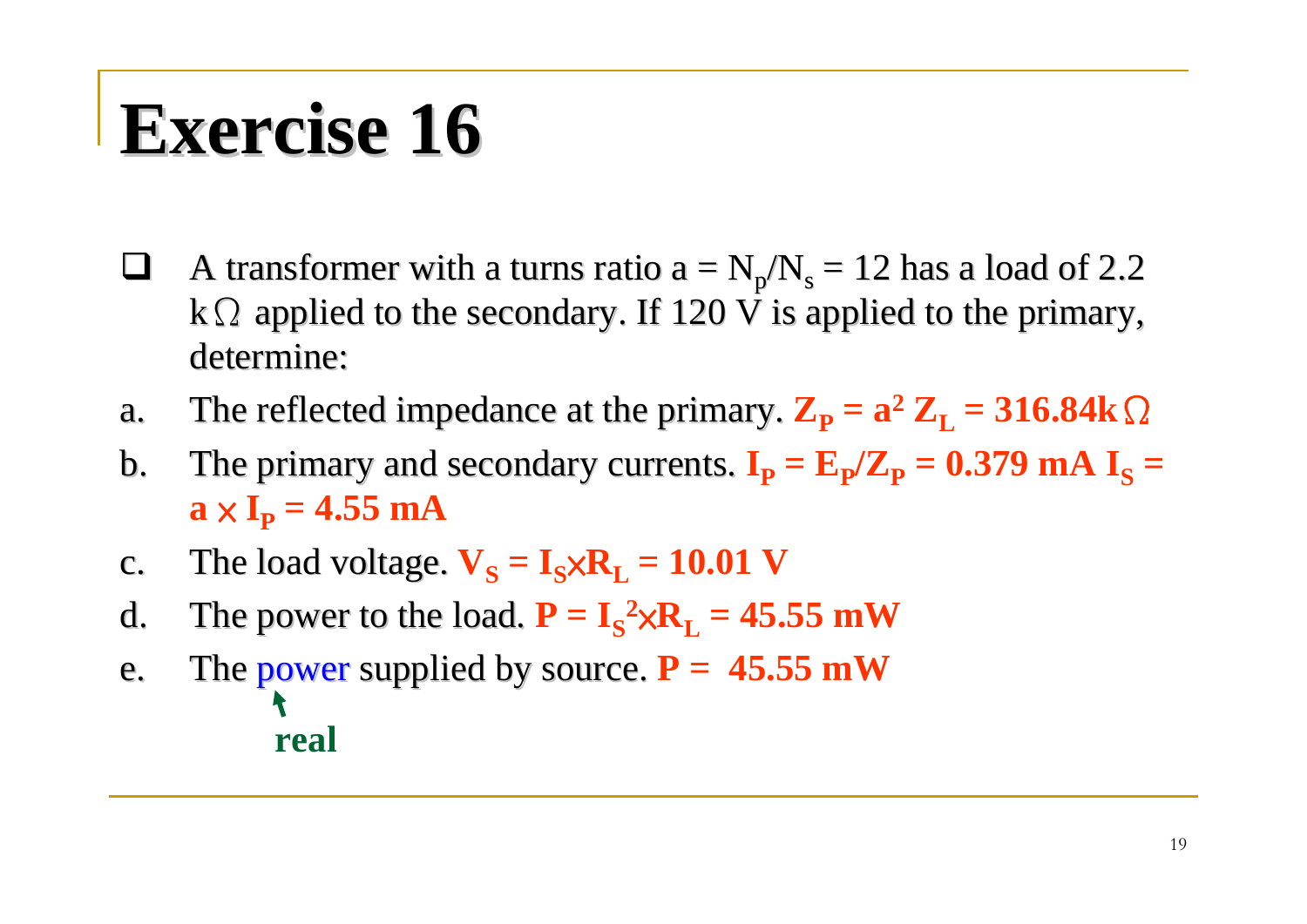#### **Exercise 17 Exercise 17**

- $\Box$ For a power transformer,  $E_p = 120$  V,  $E_S = 6000$  V, and  $I_p = 20$ A:
- a. Determine the secondary current  $I_S$ .  $I_P/I_S = E_S/E_P = 50$   $I_S = 0.4A$
- b. Calculate the turns ratio a.  $a = N_p/N_s = 1/50$
- c. Is it a step-down or a step-up transformer? **Step-up transformer**
- d. If  $N_s = 100$  turns,  $N_p = ?$   $N_p=N_s \times a = 2$  turns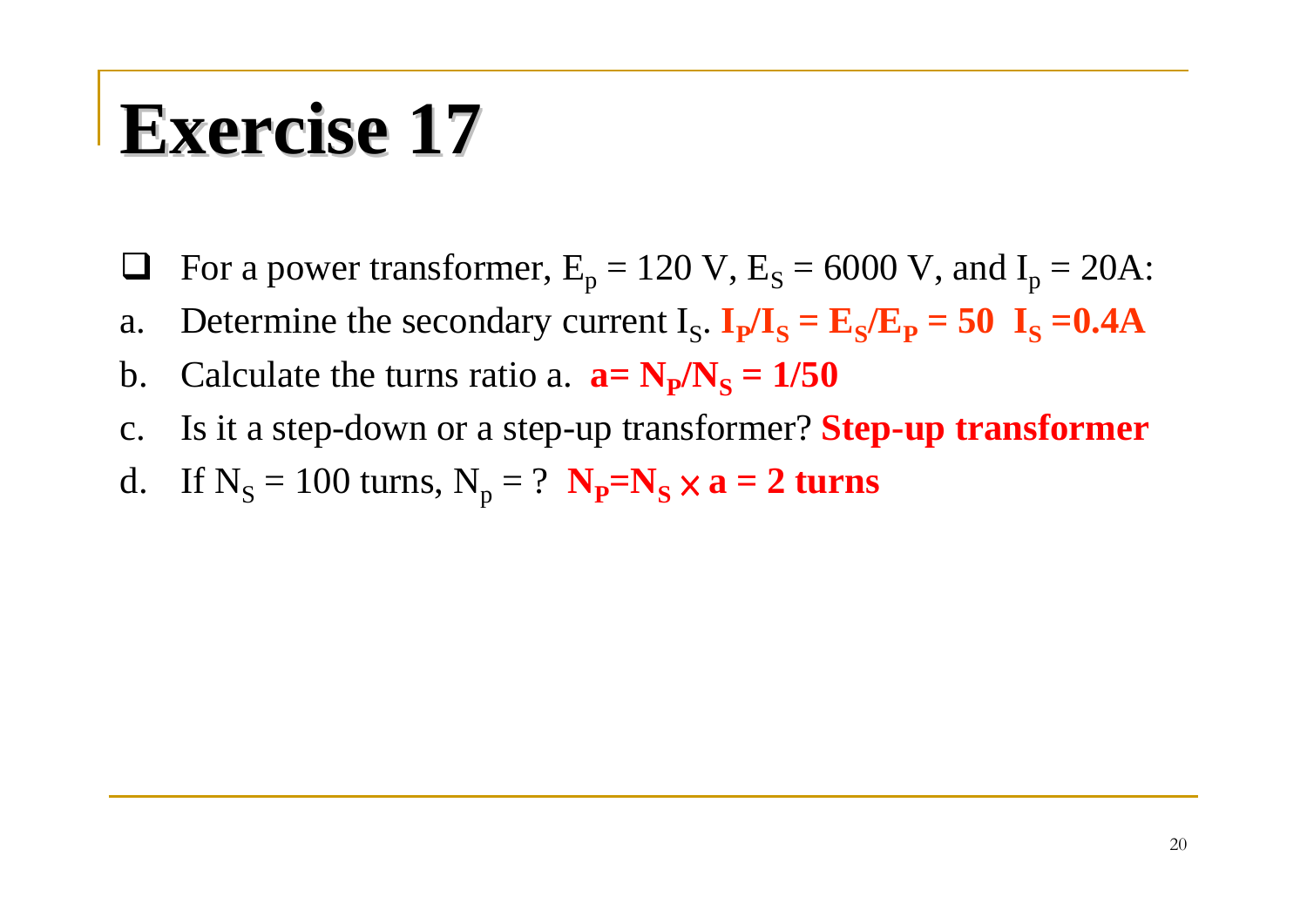## **Exercise 18 Exercise 18**

- $\Box$ **An** inductive load  $Z_L = 4\Omega + j4 \Omega$  is applied to a 120 V /6 V filament transformer.
- a.What is the magnitude of the secondary current?
- b.What is the power delivered to the load?
- c.What is the primary current?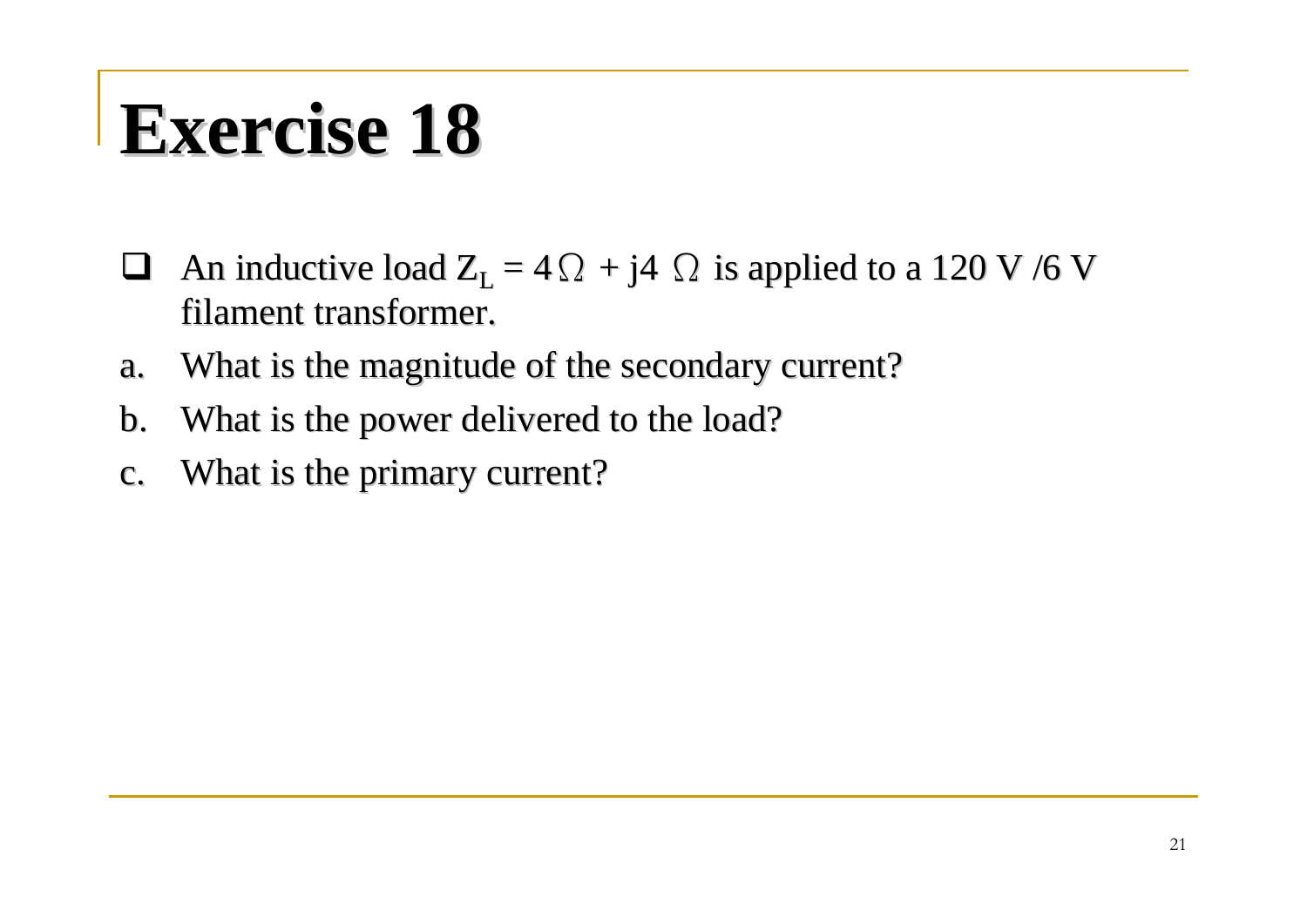Secondary端接上inductive load  $Z_I = 4 \Omega + j \frac{4 \Omega}{5.66} \Omega \angle 45^\circ$  $E_p = 120 V \cdot V_s = E_s = 6 V$ 

a. Secondary current  $I_s = \frac{V_s}{Z_r} = 1.06A$ 

b.送到負載的real power  $P = I_s^2 \cdot 4\Omega = 4.494W$ 

c. primary current  $I_p = I_s \cdot \frac{N_s}{N_p} = 53 \text{ mA}$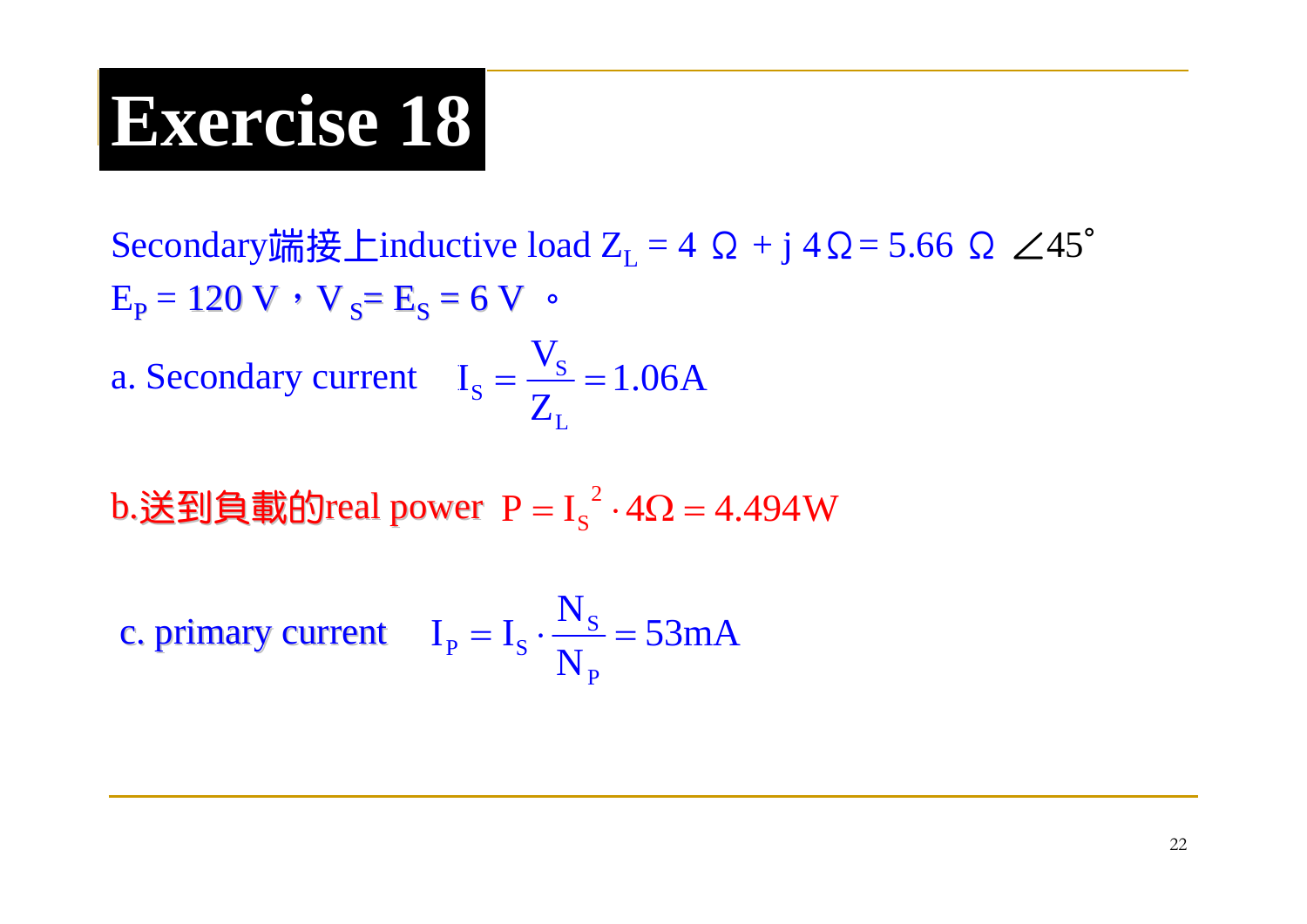#### **Exercise 19 Exercise 19**

- $\Box$ A purely capacitive load  $Z_L = -j2 \Omega$  is applied to a 120 V /6 V filament transformer with a 12 VA apparent power rating.
- a.Determine the magnitude of the secondary current.
- b.Calculate the power delivered to the primary and secondary.
- c.Do you expect the transformer to heat up if operating under these conditions?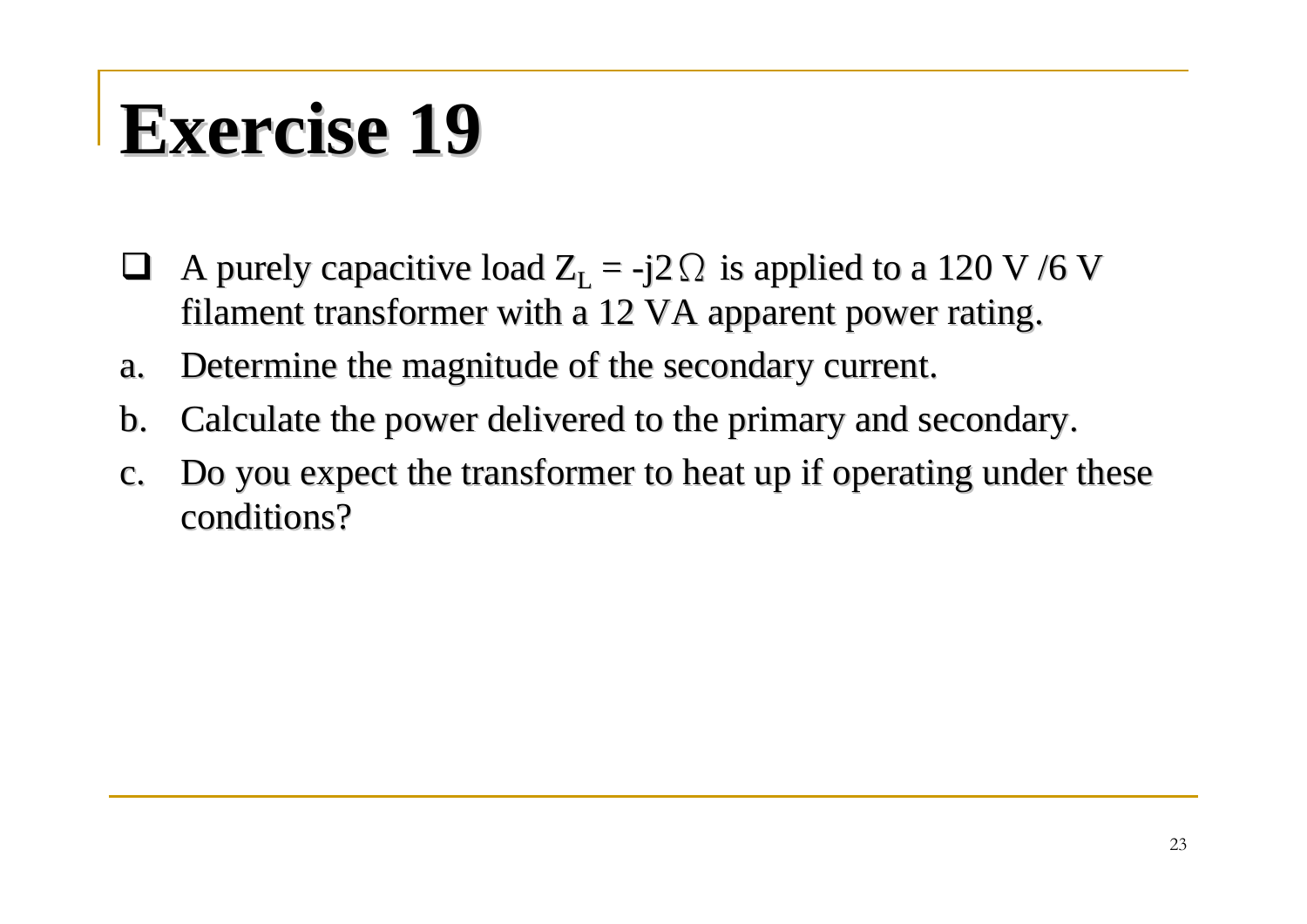Secondary端接上capacitive load Z = -j 2 Ω, E =  $\pm$  2  $\Omega$  V,

 $V_S = E_S = 6 V$  $\frac{S}{Z_{1}}$  = 3.0A V ${\rm I}_{\rm c} = \cdot$ a.  $I_{S} = \frac{S}{\sqrt{S}} =$ 

L

b.負載是純電容, delivered to the primary and secondary為零。

c. Apparent power額定值為12 VA, 引secondary端電流額定為2A ;由於實際電流為3A,當然會「heat up」。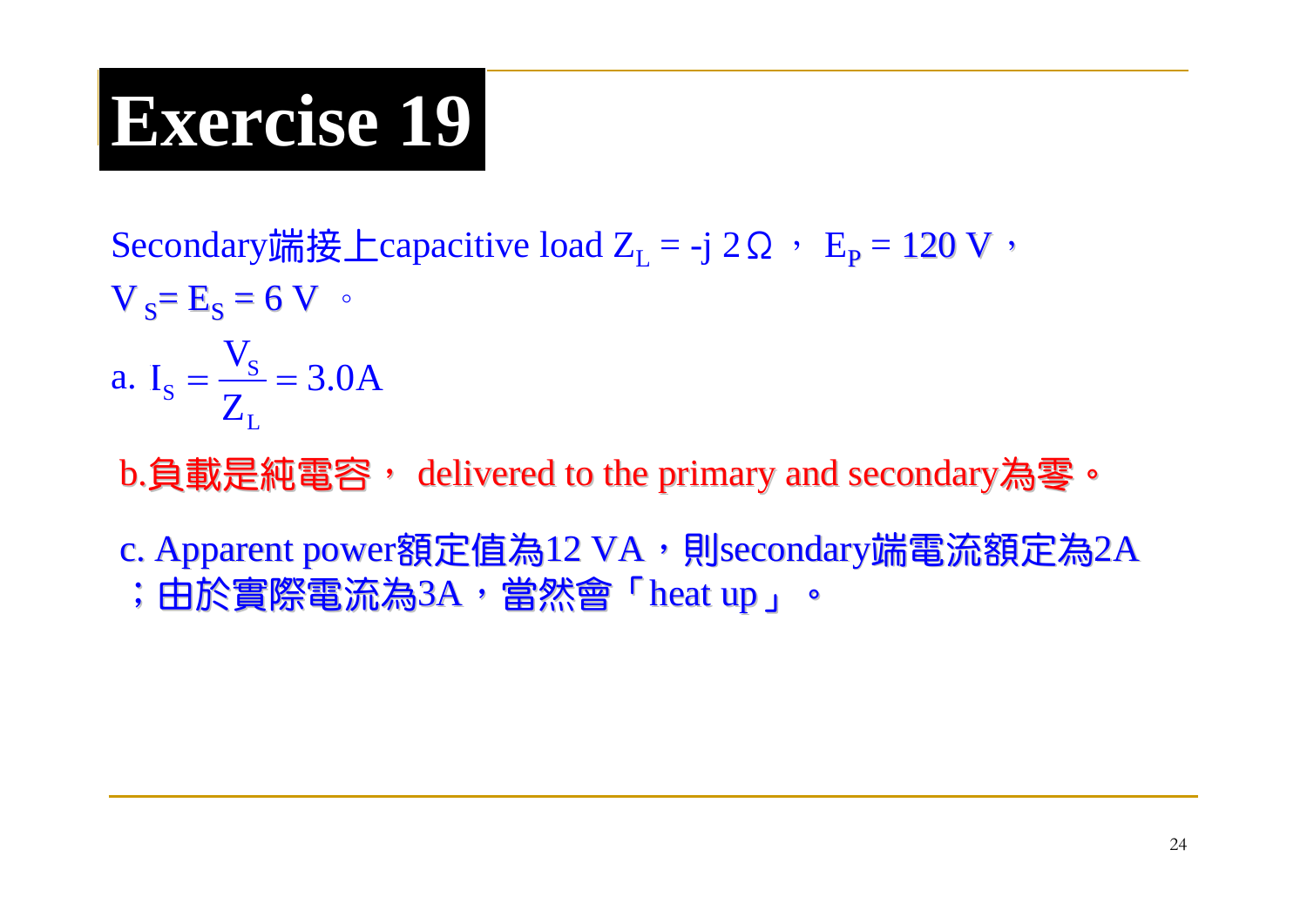#### **Exercise 20 Exercise 20**

- $\Box$  If E = 120 V, R<sub>TH</sub> = 0.5 k $\Omega$ , and a =5 in the network in Fig. 6.25, determine the load value for max power to the load.
- $\Box$  Determine the power to the load under these conditions.